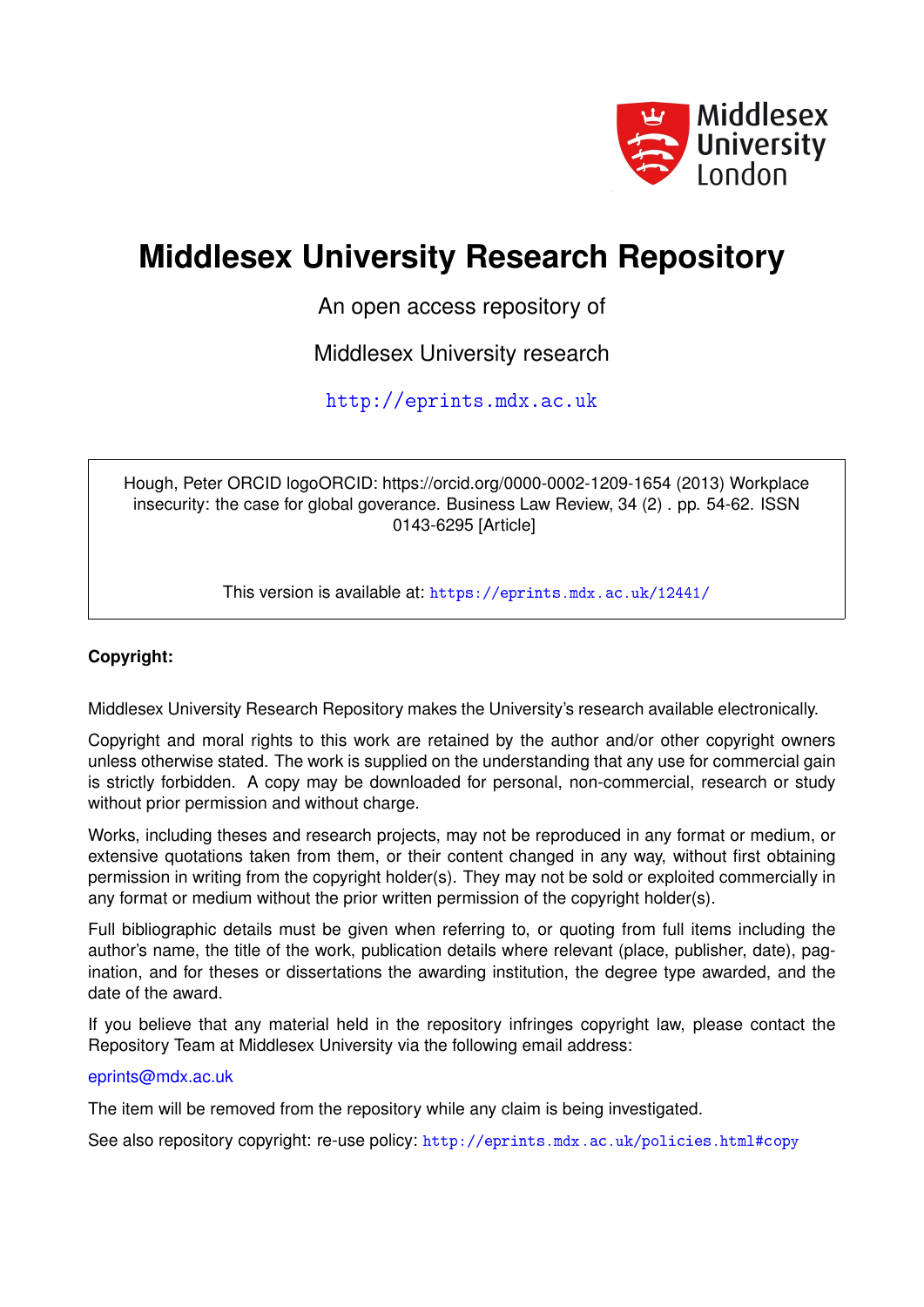*Published by Kluwer Law International* P.O. Box 316 2400 AH Alphen aan den Rijn The Netherlands

Sold and distributed in North, Central and South America by *Aspen Publishers, Inc*. 7201 McKinney Circle Frederick, MD 21704 United States of America

Sold and distributed in all other countries by *Turpin Distribution* Pegasus Drive Stratton Business Park, Biggleswade Bedfordshire SG18 8TQ United Kingdom

ISSN 0143-6295 © 2013, Kluwer Law International

This journal should be cited as: (2013) 34 *BLR*

The *Business Law Review* is published 6 times per year. Subscription prices for 2013 [Volume 34, Numbers 1 through 6] including postage and handling: Print subscription prices: EUR 909/USD 1212/GBP 668 Online subscription prices: EUR 841/USD 1112/GBP 619 (covers two concurrent users)

Combined print and online subscription prices: EUR 1114/USD 1486/GBP 819

This journal is also available online at www.kluwerlawonline.com. Sample copies and other information are available at www.kluwerlaw.com. For further information at please contact our sales department at +31  $(0)$  172 641562 or at sales@kluwerlaw.com.

+For Marketing Opportunities please contact marketing@kluwerlaw.com

All rights reserved. No part of this publication may be reproduced, stored in a retrieval system, or transmitted in any form or by any means, mechanical, photocopying, recording or otherwise, without prior written permission of the publishers.

Permission to use this content must be obtained from the copyright owner. Please apply to: Permissions Department,Wolters Kluwer Legal, 76 Ninth Avenue, 7th floor, New York, NY 10011, United States of America. E-mail: permissions@kluwerlaw.com.

*Printed on acid-free paper*

# *Business*

*Law*



| Volume 34                                                                                                                                   | No 2 | March/April 2013 |  |  |  |
|---------------------------------------------------------------------------------------------------------------------------------------------|------|------------------|--|--|--|
| Contents                                                                                                                                    |      |                  |  |  |  |
| <b>Human Rights</b><br>46<br>Business and Human Rights and the Anthropomorphic<br>Errors<br>Diego F. Soto-Miranda                           |      |                  |  |  |  |
| <b>Health and Safety</b><br>Workplace Insecurity: The Case for Global Goverance<br>Peter Hough                                              | 54   |                  |  |  |  |
| <b>Dispute Resolution</b><br>Riches to Rags: The Use of Freezing and Disclosure Orders<br>against the Fraudsters who Pretend to Lose It All |      | 63               |  |  |  |

*Andrew Holden*

#### **Current Comment**

| Consumer Protection: The Simple New World of the                       | 66 |
|------------------------------------------------------------------------|----|
| Common European                                                        |    |
| Sales Law                                                              |    |
| Christopher Bisping                                                    |    |
| Computers and Internet: Every Silver Lining has a Cloud<br>David Flint | 69 |
| <b>Publications</b>                                                    | 71 |
| In Parliament                                                          | 74 |
|                                                                        |    |

**In Court** 80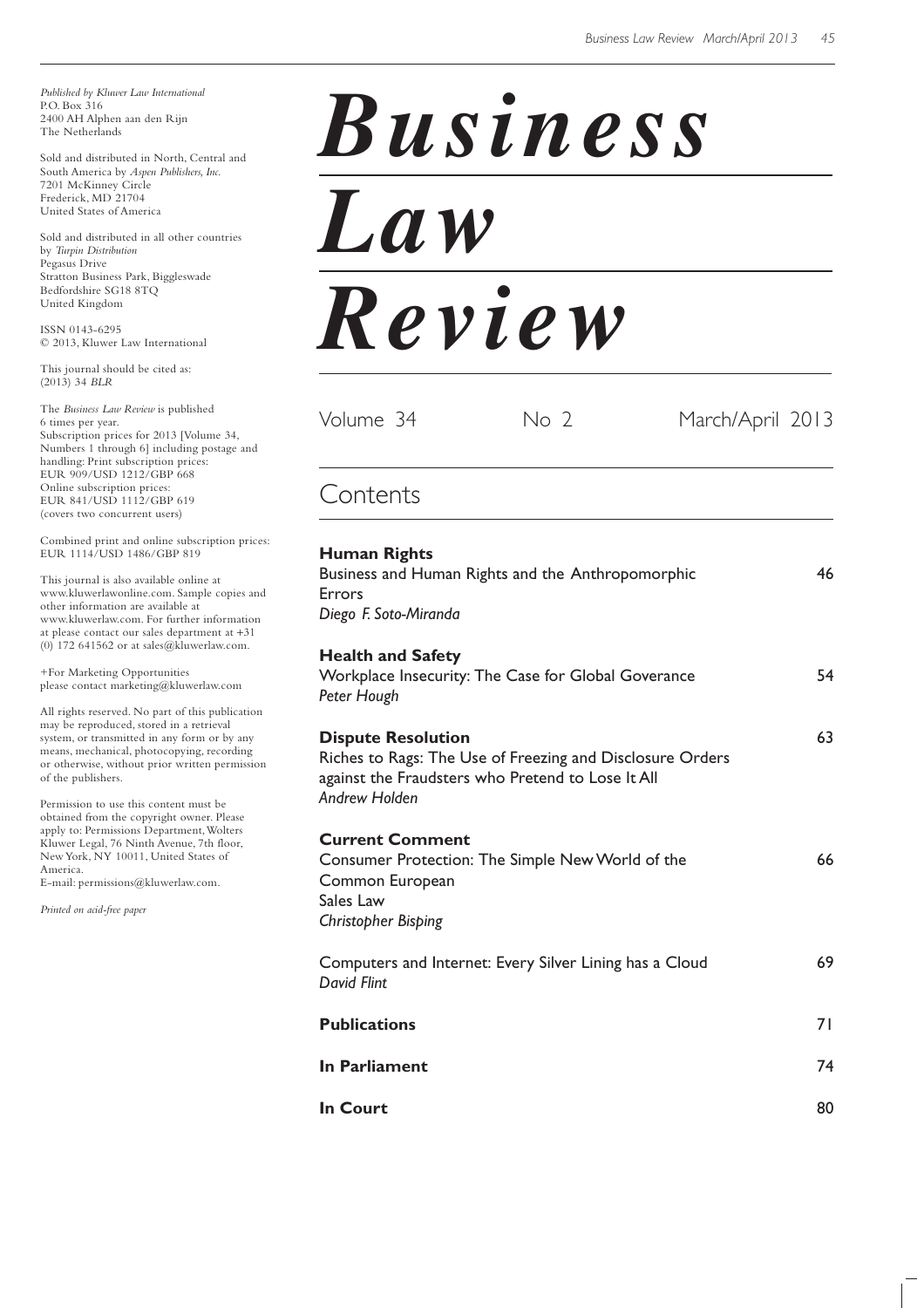# **Workplace Insecurity:The Case for Global Governance**

#### *Peter Hough\**

#### 1 SUMMARY

*The annual global death toll from accidents at work far outstrips that accrued in acts of war or terrorism, but the phenomenon struggles to command anything like the prominence of these traditional priorities of international security in global politics.Whilst the 'securitization' of many non-military issues, such as climate change and disease, has come to be accepted in some sections of the academic and 'real' political world, this status has very rarely been granted to workplace accidents.This seems to be because of the perception that a) accidental deaths cannot be equated to deaths inflicted directly by enemies (including non-human ones) and b) protecting workers is a domestic rather than international political concern.*

*Protecting people against such accidents, though, is a legal and political task which has been accepted by industrialized governments from as far back as the late nineteenth century when 'social security' policies began to evolve in response to changing economic and social conditions. Equally, incidents of workers in Less Developed Countries being killed are no longer unfortunate problems unconnected with the relatively safe lives of people in the global North since developed world consumers are functionally connected to these systemic failures as never before. This paper therefore presents the case for the international community to adopt a human security approach which allows for worker safety to be given the international political priority it deserves.*

# 2 SECURITY AND SECURITIZATION IN INTERNATIONAL RELATIONS

The process commonly referred to as globalization has led to internal political issues becoming increasingly externalized and external political issues becoming increasingly internalized. Traditionally domestic policy concerns, such as health and rights, are more prominent than ever on the global political agenda and events occurring in other states, such as disasters or massacres, are more often than ever deemed to be of political significance for people not personally affected. In light of these changes, and the reduced prevalence of interstate war, it has become a matter of contention amongst theorists of international relations whether security studies should maintain the traditional emphasis on military threats to the security of states or widen the focus.Traditionalists agree with realist Walt that; 'security studies may be defined as the study of the threat, use and control of military force'.1 Alternative perspectives, though, have argued increasingly that the discipline should either: i) extend its reach to include non-military threats to states (wideners) or, ii) go further and bring within its remit the security of individual people, not just states, in relation to a range of threats, both military and non-military (deepeners).

Wideners and deepeners of security contend that wars, international or internal, are not the only threats that face states, people and the world as a whole. Indeed, they never have been. Throughout history people have been killed by various means other than soldiers and weapons and states have been weakened or destroyed by causes other than military conflict. Hence, with the overwhelming military shadow of the cold war lifted many 'wideners' emerged in security studies literature in the 1990s. A seminal article by academic and State Department adviser Jessica Matthews in 1989, for example, proved influential on the later US Clinton-Gore administration by highlighting the need for states to give proper concern to the newly-apparent threats posed by environmental problems, such as ozone depletion and global warming.2 Although viewed as unwelcome by traditionalists, such as Walt, this widening of security did not undermine the realist logic of conventional security studies. The focus was still on the state system and seeing relationships between states as governed by power. Widening was simply a case of extending the range of factors which affect state power beyond the confines of military and trade affairs.

#### 3 THE DEEPENING OF SECURITY

Going beyond widening in extending the domain of security studies is the 'deepening' approach led by pluralists (liberals), critical theorists and social constructivists in international relations. Deepeners embrace the concept of 'human security' and argue that the chief *referent object* of security should not be the state but the individual people of which these institutions/groups are comprised. The pluralist Falk, for example, considers that security ought to be defined as 'the negation of insecurity as it is *specifically* experienced by individuals and groups in concrete situations'. <sup>3</sup> This is a significant leap from widening which, as Falk describes 'still conceives of security largely from the heights of elite assessment, at best allowing the select advisor to deliver a more enlightened message to the ear of the prince'.4 The United Nations Development Programme became the best known advocate for adopting a human security approach in incorporating the concept in annual reports from the early 1990s.

'The concept of security must change – from an exclusive stress on national security to a much greater stress on people's security, from security through armaments to security through human development, from territorial to food, employment and environmental security'.5

Governments which have declared that their foreign policies are influenced by human security include those of Canada, Norway and Japan.

For 'deepeners' the root of the problem with the traditional approaches to security politics is whatWyn-Jones, a critical theorist, describes as the 'fetishization of the state'.6 This tendency in international relations is not resolved by widened approaches which, whilst accepting the idea that

<sup>\*</sup> Peter Hough is a Principal Lecturer in International Politics with the department of Law at Middlesex University. P.hough@mdx.ac.uk.

<sup>&</sup>lt;sup>1</sup> S. Walt, *The Renaissance of Security Studies, International Studies Quarterly* 35(2) 1991, 212.

<sup>2</sup> J. Mathews 'Redefining Security', *Foreign Affairs* 68 (2) 1989, 162-177.

<sup>3</sup> R.Falk *On Humane Governance. Toward a New Global Politics*, Polity, Cambridge,1995, 147.

<sup>4</sup> Falk *op cit* 146.

<sup>5</sup> UNDP, *Human Development Report* 1993.

<sup>6</sup> R. Wyn-Jones, *Security, Strategy and Critical Theory*, Lynne Rienner, Boulder, USA., 1999.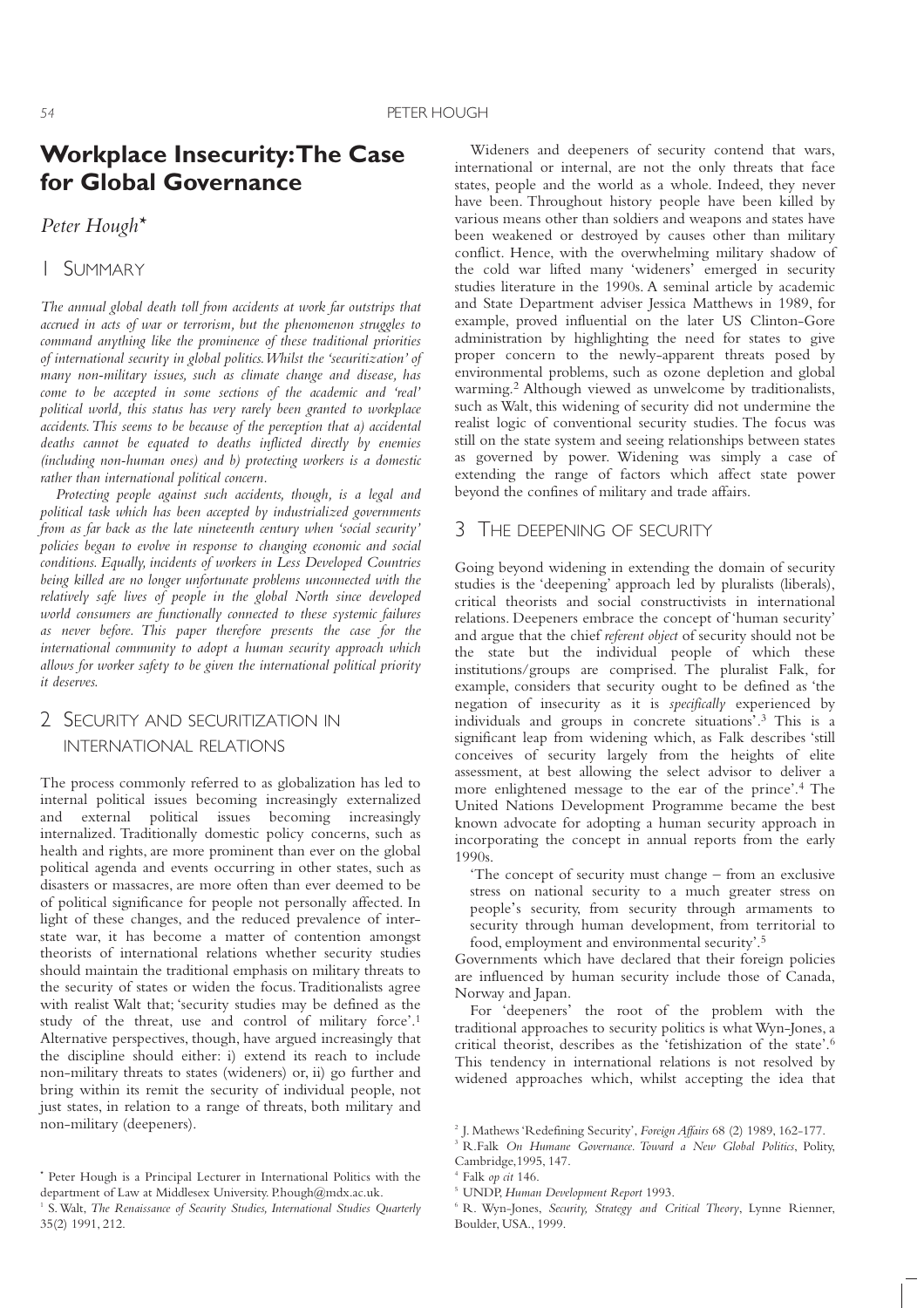non-military issues can be securitized still tends to emphasize threats from the perspective of states and maintains the logic that only the state can be the *securitizing actor* (i.e. decide whether the issue is acted upon as a matter of urgency). Hence state centrism is maintained, if in a subtler form. The practical limitation with this is that not only are the traditional security agents of the state (i.e. the army, externally and the police, internally) often inadequate for dealing with security problems affecting the people of that state, they are often a chief cause of those problems.

Whilst the practical concern of traditionalists, like Walt, that widening the focus of security studies should not distract attention from military threats can be argued to have some validity, given the post-cold war rise of certain military threats such as terrorism and the proliferation of nuclear weapons, the intellectual rationale for maintaining a narrower focus is weak. In a book taking a wider approach to security, Wirtz contends that; 'if the threat of force, the use of force or even the logistical or technical assistance that can be supplied by military units does little to respond to a given problem, it probably is best not to treat the specific issue as a security threat'.7 He also scoffs at the idea that global warming should be construed as a security issue stating 'It is not exactly clear . . .. how military forces can help reduce the build-up of greenhouse gases in the atmosphere'.8 This view gives an indication of how blinkered the mainstream study of security can be. Defining an issue as one of security on the basis of whether or not it involves military forces strips the term of any real meaning. Security is a human condition.To define it purely in terms of state bodies whose aim it is to help secure their state and people in a certain dimension, rather than the people whose security is at stake, is both odd and nonsensical. This way of framing what is and what is not a security issue is akin to saying that children being taught to read by their parents are not being educated, or that happiness does not exist unless it is induced by the performances of statesponsored clowns. A security issue, surely, is an issue which threatens (or appears to threaten) one's security. Defining a security issue in behavioural terms rather than excluding certain categories of threats, because they do not fit conventional notions of what defines the subject area, gives the term some objective meaning. If people, be they government ministers or private individuals, perceive an issue as threatening their lives in some way and respond politically to this, then that issue should be deemed to be a *security* issue.

It should be noted, though, that human security itself is a contested concept with more and less expansive versions having come to be employed in both academic and political discourse. Wider human security is often characterized as combining 'freedom from want' and 'freedom from fear' (from the UNDP description of the concept) in that it considers any issues with direct or indirect life-threatening consequences for individuals to be matters of security. Concerns among some advocates of an individual-focused approach to security that 'existing definitions of human security tend to be extraordinarily expansive and vague'<sup>9</sup> led them to favour a more restricted version based purely on

'freedom from fear'. This narrow version of human security concentrates on direct and deliberate violent threats, excluding, less directly, human-caused insecurity, such as diseases and disasters. The Canadian Government has generally been supportive of such an approach in its advocacy of human security as a pragmatic determinant of when specific, concrete foreign policy actions – such as taking part in a humanitarian intervention or developing international human rights conventions – should be undertaken. In contrast, the Japanese Government's endorsement of human security has tended to be more in line with the expansive version favoured by the UNDP.There is a certain fatalism in assuming that only direct and deliberate threats to life can be deemed worthy of security status. Such a restriction might make the concept easier to deal with but does so by simply choosing to ignore the insecurities of most of the world's people even when the means of securing them are apparent.

Hence, by adopting the wide human security framework, the notion of security is recast as a social construct stripping away the need for analysts to speculate on what *they think* is the most threatening of the myriad issues on the contemporary international political agenda, and concentrate instead on analysing how and why certain issues actually are perceived as being vital and responded to in an extraordinary way by decision-makers. The preoccupation of security studies with the state is very much a relic of the cold war. In some ways this is understandable since the discipline of international relations, and its sub-discipline security studies, only emerged in the 1930s and was thus very much forged in an era of unprecedented military threats. Realism was in the ascendancy at the close of the Second World War since the application of force had proved its worth in curbing aggression and restoring order in Europe and Asia. Pre-World War Two international cooperation, in the form of the League of Nations, and 'softly-softly' appeasement diplomacy vis-à-vis aggressors comprehensively failed to keep the peace. In addition, the total Second World War and the 'total phoney war' of the cold war, whereby whole populations were threatened by state quarrels in ways not seen before, bound individuals to the fates of their governments as never before. The scale of the threat posed by nuclear war in the second half of the twentieth century served to weld the security of individual people in the US and elsewhere to that of their governments. The state would assume the responsibility for protecting its citizens and demand their loyalty in return in a strengthened version of the 'social contract' relationship articulated by political philosophers such as Hobbes and Locke from the seventeenth century. Hobbes' advocacy of the need for the *Leviathan* (meaning a strong state) to save individuals from the dangerous anarchy that would otherwise result from the pursuit of their own selfish interests, was a major influence on the realists. In the late twentieth century the anarchy was the international state system and the dangers came, to a greater extent than ever before, from other states. McSweeney observes that security over time had come to be defined in International Relations solely as an adjective rather than a noun or, as 'a commodity rather than a relationship'.10 The human part of a human condition had been lost and the term become synonymous with *realpolitik*, the interest of the state. Military might and the application of the 'national

<sup>7</sup> J. Wirtz, 'A New Agenda for Security and Strategy?', in Baylis, Wirtz, Cohen & Gray *Strategy in the Contemporary World. An Introduction to Strategic Studies*, 2002, Oxford: Oxford University Press: 309-327: 312. <sup>8</sup> Wirtz *op cit*: 311.

<sup>9</sup> R. Paris, *Human Security. Paradigm Shift or Hot Air?, International Security* 26(2) 2001: 88.

<sup>&</sup>lt;sup>10</sup> B. McSweeney, *Security*, Identity and Interests. A Sociology of International *Relations*, Cambridge University Press, Cambridge, 1999, 15.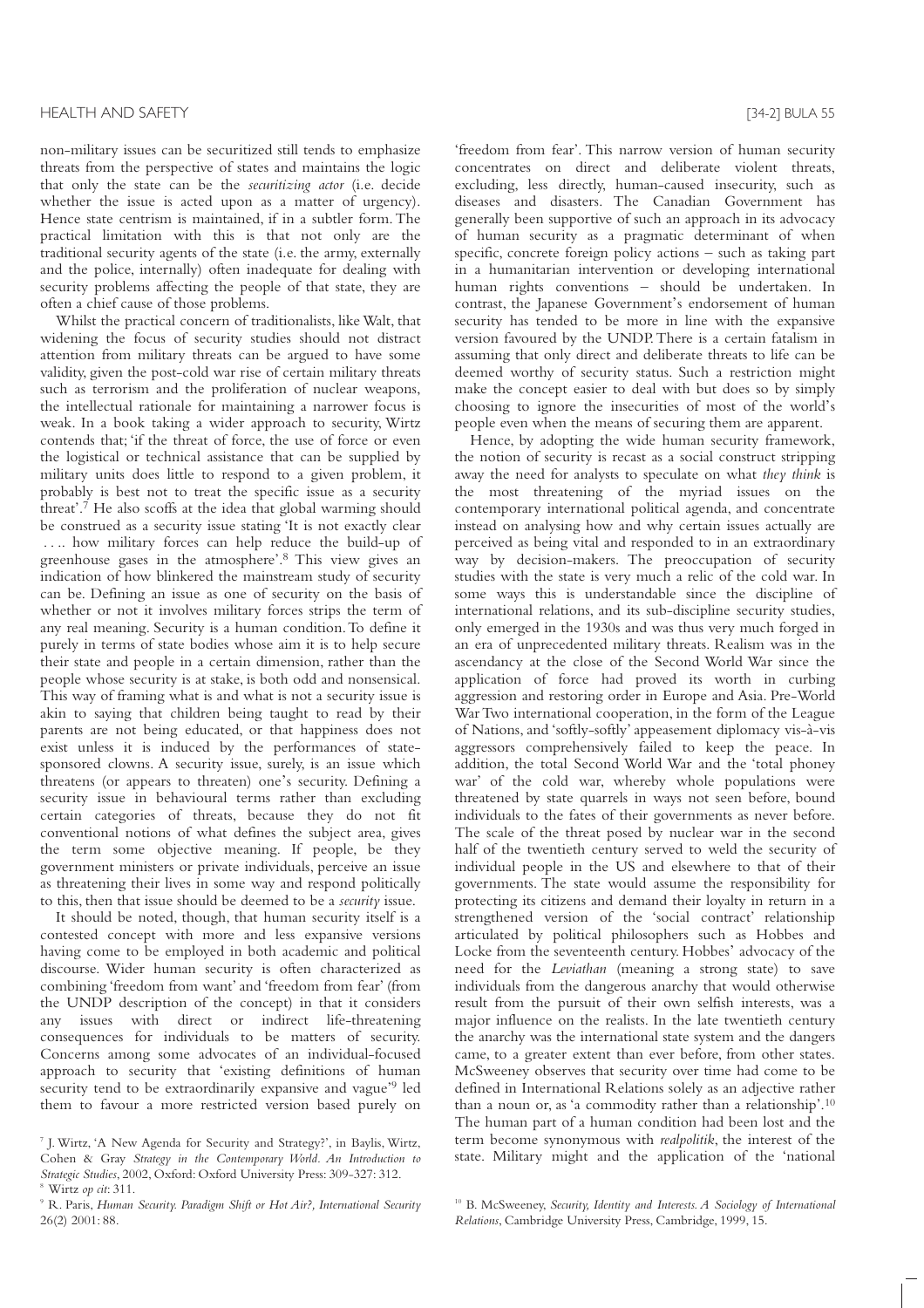interest' can secure lives but it can also, of course, imperil them. Additionally, human lives can be imperilled by a range of issues other than military ones. A thorough application of security in the study of global politics must, surely, recognize this or else admit that it is a more limited field of enquiry, 'war studies' or 'strategic studies', for example. The conceptualization of International Relations, like the conduct of international relations, was very much frozen in time between 1945 and 1990.

The meaning of 'security' is not just an arcane matter of academic semantics. The term carries significant weight in 'real world' political affairs since threats to the security of states have to be a priority for governments and threats to the lives of people are increasingly accepted as more important than other matters of contention. It is clear that designating an issue as a matter of security is not just a theoretical question but carries 'real world' significance. The traditional, realist way of framing security presupposes that military issues (and certain economic issues for neo-realists) are security issues and as such must be prioritized by governments above other 'low politics' issues, such as worker safety, important though these may be. For human security advocates this is demonstrably outdated and out of step with people's real insecurities. Deaths in accidents and disasters far outstrip political and criminal killings combined (see Table 1). Taken in isolation, the 321,000 deaths at work in 2008 represent nearly twice the fatalities in war, terrorism and all other forms of political violence. Why, then, are the insecurities of these victims not considered to be matters of international relations?11

| Disease/ill-health     | 52.25 million  |
|------------------------|----------------|
| Disasters/accidents    | 3.63 million   |
| Suicide                | $0.78$ million |
| Criminal violence      | $0.54$ million |
| War/political violence | $0.18$ million |
| (WHO 2011)             |                |

*Table 1 Global Causes of Death in 2008*

# 4 WORKPLACE ACCIDENTS AND INTERNATIONAL SECURITY POLITICS

Despite the death toll attributable to man-made accidents, in their various forms, these are least frequently thought of, and hence acted upon, as matters of security. Natural disasters, crime, disease and environmental change have increasingly come to 'enjoy' being dealt with as matters of security, but this has rarely been the case for accidents, including those at work. The absence of explicitly threatening causal factors, be they non-human or human with 'malice aforethought', has led to accidents being, to a certain extent, accepted as 'one of those things' and protection from them not becoming securitized in the same way as other causes of harm. Most accidents, though, are wholly unnatural and rooted in contemporary human societal practices that are becoming more widespread throughout the world. As such 'technological' and more 'traditional' accidents, such as falling off ladders, are actually

<sup>11</sup> WHO, *Global Burden of Disease 2008*, World Health Organization, Geneva 2011.

no more unavoidable than other social systemic problems, such as war and crime. In particular, accidents have underlying socio-economic causes inextricably linked to the global politico-economic system.

Most clearly associated with modern living is industrialization, which is itself associated with far more hazardous forms of employment and production than preindustrial economic activity. Table  $2$  illustrates that, like structural disasters, major industrial disasters can be prevented. Most of the disasters listed occurred in countries in the early stages of industrialization and economic development before their legal and political systems 'matured' to incorporate health and safety.

|                | place                       | date | type                                            | no. killed |
|----------------|-----------------------------|------|-------------------------------------------------|------------|
| $\mathbf{1}$   | Bhopal,<br>India            | 1984 | Chemical leak                                   | 2,500      |
| 2              | Hineiko,<br>China           | 1942 | Mining disaster<br>(explosion)                  | 1,549      |
| 3              | Courriereres,<br>France     | 1906 | Mining disaster<br>(explosion)                  | 1,099      |
| $\overline{4}$ | Jesse,<br>Nigeria           | 1998 | Oil pipeline fire                               | 1,082      |
| 5              | Chelyabinsk,<br><b>USSR</b> | 1989 | Gas pipeline<br>explosion                       | 607        |
| 6              | Oppau,<br>Germany           | 1921 | Chemical plant<br>explosion                     | 600        |
| 7              | Texas, USA                  | 1947 | Ship carrying<br>fertilizer<br>exploded in port | 561        |
| 8              | Cubatao,<br><b>Brazil</b>   | 1984 | Petroleum plant<br>fire                         | 508        |
| 9              | Lagunillas,<br>Venezuela    | 1939 | Oil refinery fire                               | 500        |
| 10             | Mexico City                 | 1984 | Petroleum gas<br>plant explosion                | 452        |

*Table 2 TheWorld'sWorst Industrial Disasters*

*Sources:* CRED (2011).12

*Note:* excludes disasters instigated by natural phenomena, military strikes, or military accidents.

The world's worst ever industrial accident occurred at Bhopal, India on 3 December 1984. During the production of the pesticide *Carbaryl* the plant, run by the US-based multi-national corporation *Union Carbide*, accidentally released forty tonnes of the highly-toxic chemical methylisocyanate (MIC) used in the production process. At least 2,500 people living near the plant were killed and around 180,000 other people have since suffered from a range of long-term health effects and birth defects. As an intermediate chemical, MIC did not feature on the world's foremost safety inventory of the time, UNEP's International Register of Potentially Toxic Chemicals, and Indian authorities were

<sup>12</sup> CRED *International Disaster Database*, Centre for Research on the Epidemiology of Disasters: Brussels 2011. http://www.emdat.be/ (accessed 20 September 2011).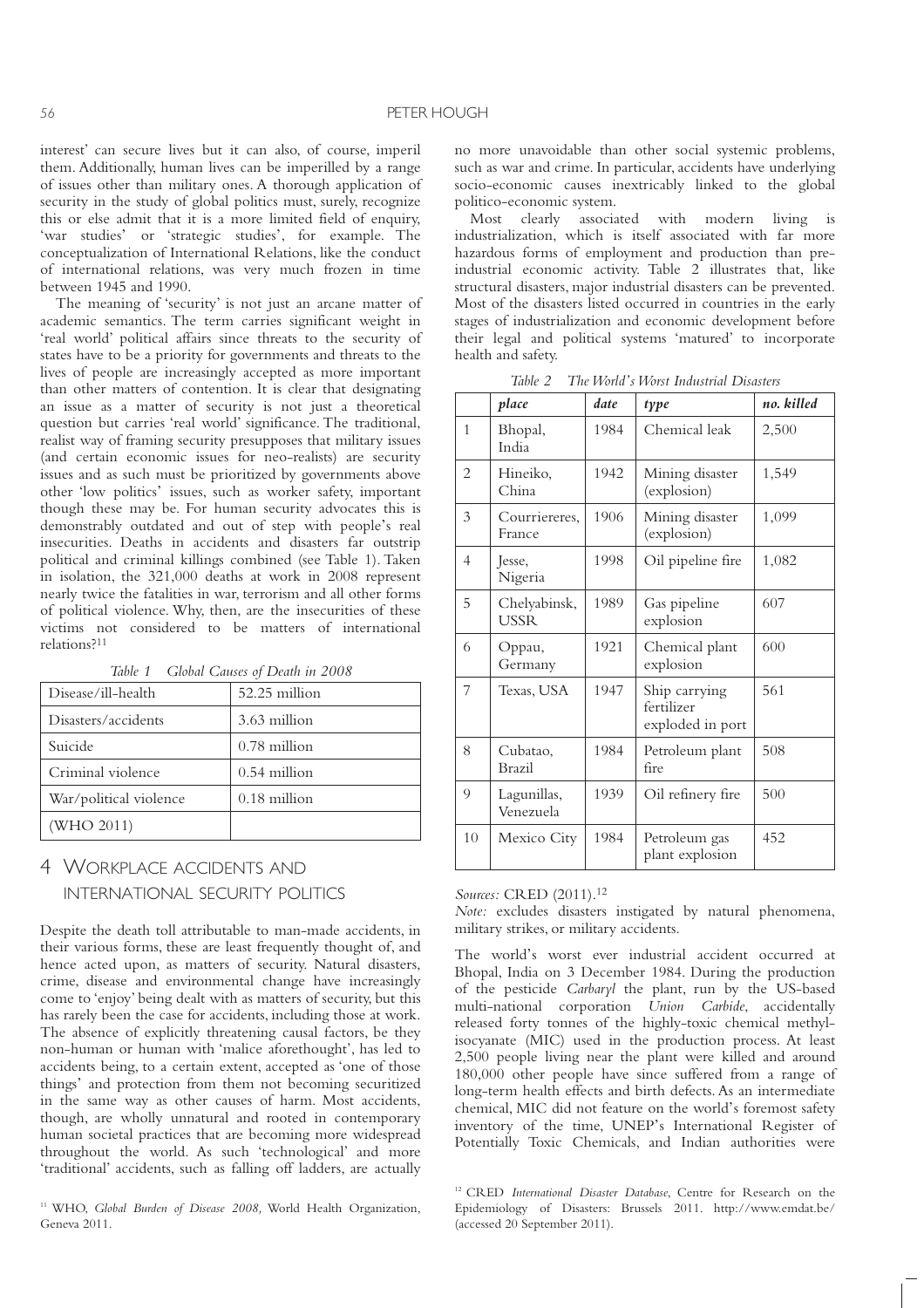unaware that it was being stored. Investigations also proved that safety standards at the plant were weak and that previous fatal accidents had occurred.

According to Dudley, at a 1986 'Chemistry After Bhopal' conference organized by the chemical industry, a spokesman likened the disaster to the sinking of the Titanic  $13$  In the same way that the world's most infamous transport disaster prompted an evaluation of safety standards but not the abolition of passenger sea travel, industrial chemical production should not be restricted on the back of one major disaster, it was claimed. Whether Bhopal was a freakish oneoff, however, is disputed. The disaster prompted a rise in pressure group activity and academic research into chemical safety in the developing world which suggested that a reversal of the Titanic analogy was more appropriate. Bhopal, rather, represented the tip of the iceberg with many less visible disasters lying submerged from public and political view. Twenty years on from Bhopal, the International Labour Organization (ILO) suggested that the Indian Government had reported 231 work-related fatal accidents when the true figure was nearer 40,000.14

Whereas disasters in Less Developed Countries (LDCs) can escape public glare and political response, far less deadly accidents can produce significant responses when they occur in the developed world.The 1976 leak at a chemical plant in the Milan suburb of Seveso was a watershed for European chemical safety legislation and its impact continues to resonate despite claiming only one immediate casualty. A cloud of Trichlorophenol (TCP) and dioxin TCDD formed around the plant as a result of the leak, although no acknowledgement of this was made to nearby villages for four days. Within three weeks animals and crops had died, thirty people were hospitalized and one person had died whilst, long term, a significant increase in birth defects was recorded.15 The disaster had profound political effects. The plant was owned by a Swiss company, prompting fears that they had exploited laxer safety standards in Italy. A so-called 'Seveso Directive' was drafted by the European Community (82/501/EEC) tightening safety standards and making it obligatory to notify a local population of any such accident.A similar shock to the European system occurred in 2010 when a spill of caustic waste at an alumina plant at Ajka, Hungary led to toxic chemicals burning nine people to death and turning a stretch of the Danube across several countries red, making graphically apparent the physical and political interconnectedness of the EU.

The two most significant nuclear accidents of the twentieth century occurred in the two superpowers of that age, whose unprecedented international political influences were built on that very power source. In 1979, at the Three Mile Island nuclear power plant in Pennsylvania, a technical malfunction caused the release of radioactive gas from one of the reactors. There were no confirmed casualties from this accident but it attracted huge publicity, which was seized upon by antinuclear protestors and no new nuclear power plants have been built in the USA since. The 1986 Chernobyl disaster in the former USSR was the worst ever nuclear power plant disaster and, in line with the added 'fear factor' associated with this form of energy production, stands as the most notorious industrial disaster to date. Lax safety standards are generally held as the key reason for the explosion and fire which destroyed one of the plant's four power reactors and released huge amounts of solid and gaseous radioactive material into the surrounding area. Thirty-two plant and emergency staff were killed in the immediate aftermath of the explosion and in the proceeding weeks some of this material was deposited over a large swathe of Northern Europe prompting an unknown number of long-term deaths. In 2011 nuclear safety was again put in the spotlight with the Fukushima Daiichi nuclear power station disaster, prompted by the devastating tsunami that struck Japan. Three workers were killed and thousands of residents moved out of the region and, whilst levels of public radiation exposure were officially reported as not being dangerous, many fear that significant longer-term health defects will come to emerge.

As with transport disasters and most human security threats, however, large scale and/or high-profile disasters represent only a small, highly visible, fraction of the full picture. The vast majority of accidents in the workplace are individual or small scale. The International Labour Organization (ILO) has estimated that around a third of a million people a year in the world are killed in occupational accidents (including traffic accidents whilst working). If deaths when commuting to or from work and by illness caused at work are included the figure rises to over 1.2 million.16

# 5 THE COLLATERAL DAMAGE OF INDUSTRIALIZATION? THE RISE OF ACCIDENTAL THREATS

Deaths by accident are very much a feature of the modern world. There have, of course, always been accidental deaths, but this form of threat to human life is closely associated with technological development and has risen in accord with industrialization and the onset of modernity. In fact it is possible to argue that accidents, in terms of their perception as such, did not exist for most of human history. The preindustrial advance of science was significant in providing a means for comprehending unfortunate acts as something that could be explained and hence avoided. Green argues that 'Before 1650, an accident was merely a happening or an event, and there appears to have been no space in European discourse for the concept of an event that was neither motivated nor predictable'.17 People are killed today in a variety of non-technological accidents, such as by drowning, but most accidental deaths are an unfortunate by-product of technological development. Health and safety legislation in developed countries has succeeded in reducing the potential hazards associated with transport, industrial production and the use of public buildings but, at the same time, people continue to travel more than ever and the industrial production and transportation of potentially hazardous substances continues to increase.

<sup>13</sup> N. Dudley, *This Poisoned Earth. The Truth About Pesticides,* Platkus, London  $1987 \cdot x$ .

<sup>14</sup> ILO *World Day for Safety and Health at Work: A Background Paper,* International Labour Organization, Geneva, 2005.

<sup>15</sup> F. Pocchiari, V. Silaro, & G. Zapponi, *The Seveso Accident and its Aftermath*, Springer-Verlag; Berlin, Heidelberg & NewYork,1987.

<sup>16</sup> ILO *Introductory Report: Global Trends and Challenges on Occupational Safety and Health at Work*, XIX World Congress on Safety and Health at Work, Istanbul 11-15 September 2011: 155, 1872011.

<sup>17</sup> J. Green, *Risk and Misfortune. The Social Construction of Accidents*, UCL Press, London, 1997, 196.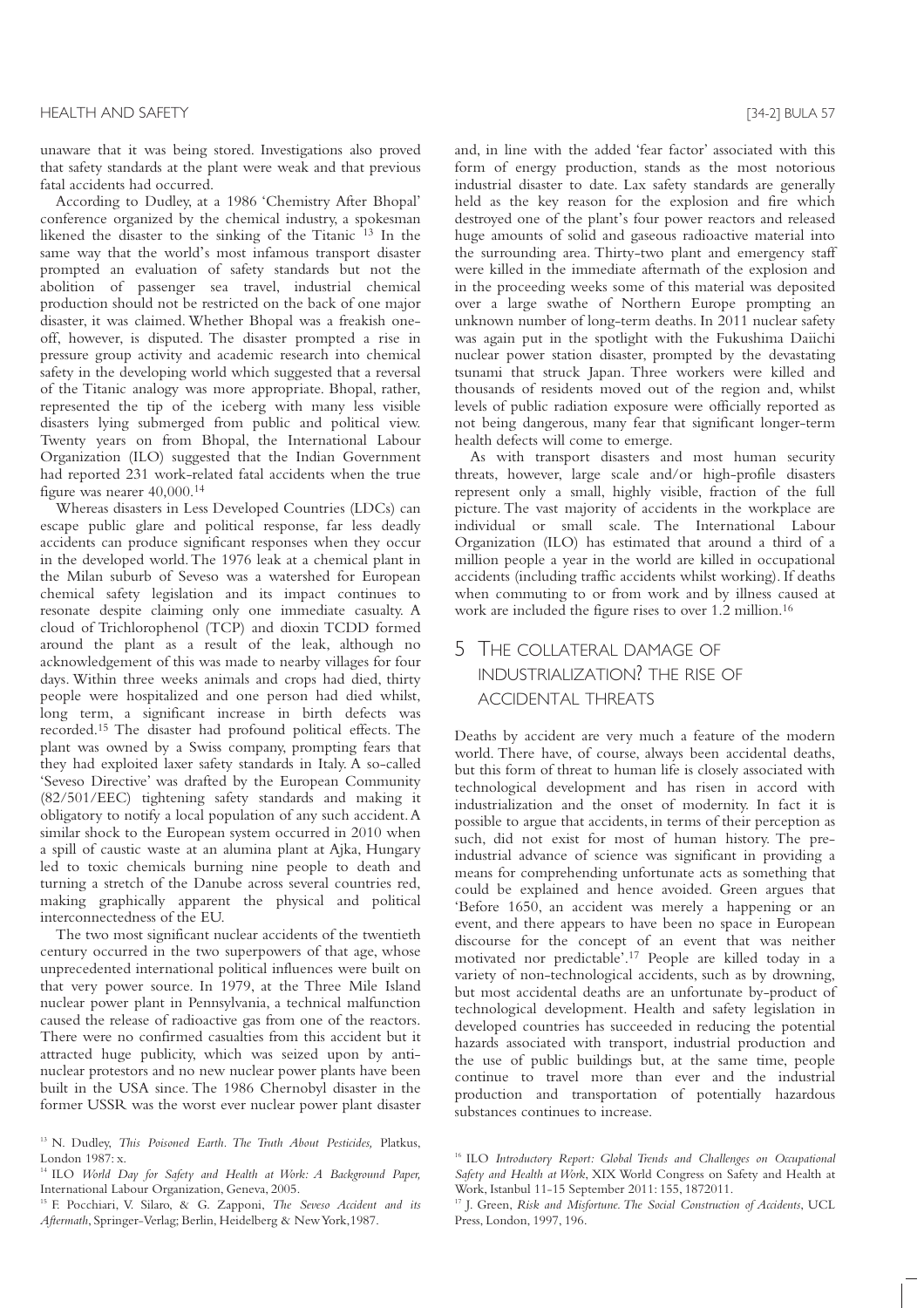Smith posits that 1984 was a watershed year for technological disasters.18 Table 2 confirms this. As well as the Bhopal disaster, that year also saw a petroleum fire in Cubatao, Brazil kill 508 people and a petroleum gas explosion in Mexico City claim 540 lives. In total, more people were killed in major incidents that year than in all technological disasters of the previous forty years. In particular, the three prominent disasters were in LDCs avidly pursuing industrial development. This served to demonstrate that there was a socio-economic dimension to industrial accidents. The vast majority of such deaths prior to 1984 had been attributable to small-scale accidents in the developed world, giving credence to the notion that these were an unfortunate but inevitable form of collateral damage offset by the overall social gains to be had from sustained economic growth and mass consumerism. The scale of the problem in industrializing LDCs or 'emerging markets' now far outstrips that in the global North. Between 1998 and 2001, in contrast to stable or falling figures in the developed world, work fatalities in China rose from 73,500 to 90,500 and in Latin America from 29,500 to 39,500.19

The 1984 disasters also illustrated that technological accidents had become an international political economy issue in another dimension. It became clear on investigation that safety standards at Union Carbide's Bhopal plant were far more lax than at their home plant in West Virginia. The disaster gave ammunition to pressure groups and commentators concerned that globalization was a 'race to the bottom' in which MNCs would escape domestic safety constraints and seek out low-wage, low-safety sites for their operations.

An added transboundary and global dimension to workplace accidents comes from the disproportionate number of victims amongst migrant labourers. For example, whilst confirmed figures are not available, reports have suggested a shocking death toll in the United Arab Emirates, a country with the highest proportion of migrant workers in the world. It has been suggested that, over recent years, two construction workers per week die in Abu Dhabi and that 880 Indians and Pakistani's working on Dubai's rapidly emerging skyline were killed on the job in  $2004<sup>20</sup>$  Even in the country with what are regularly suggested to be the world's highest living standards and one of the most liberal immigration policies, Norway, migrant workers are nearly three times as likely to suffer an accident at work than the working population as a whole  $21$ 

#### 6 INTERNATIONAL POLICY ON ACIDENTS

In the 1996 volume *The Long Road to Recovery: Community Responses to Industrial Disaster*, which was the culmination of a four-year United Nations University project investigating a number of disasters, James Mitchell argued that 'it is difficult to argue that there has been much progress in converting

these surprises into routing hazards'. <sup>22</sup> Amongst the chief policy recommendations of the book there is one for an international clearing house of industrial hazard information to be established to improve the learning process.23 This is a particularly dismal conclusion since such a proposal has been on the global political agenda since the 1920s when debated by the International Labour Organization (ILO).

#### **6.1** *The ILO and Industrial Accidents*

The ILO was founded in 1919 as part of the League of Nations system, absorbing the work of the International Association for Labour Legislation which had been set up in 1901. The ILO's 1929 *Prevention of Industrial Accidents Recommendation (R31)* incorporated a resolution of the previous year's International Labour Conference (ILC) that information be collated systematically on accidents and their causes. Numerous ILO Conventions dealing with worker safety have been drafted and signed in the proceeding decades, culminating in the 1993 Prevention of Major Industrial Accidents Convention (C174). Amongst the key requirements placed on ratifying states of this Convention are: a) Article 4: the formulation, through consultation with stakeholders, of state safety policies.

b) Article 16: the dissemination of information on safety measures on how to deal with an accident and prompt warning in the event of an accident.

c) Article 17: siting hazardous installations away from residential areas.

d) Article 22: ensuring the prior informed consent of importing authorities before exporting substances or technologies to other states prohibited for safety reasons in your own state.

These provisions are in accord with received wisdom on industrial safety and the domestic legislation of most industrialized countries but many are ambiguous and the Convention, as a whole, is surprisingly short for a legal document on such a broad, technical issue. A further limitation comes from the fact that it is also written into the agreement that the provisions do not apply to the nuclear industry, to military installations or to off-site transportation (except pipelines). Despite all of this, nineteen years after the Convention had been signed, only sixteen countries had ratified it (it entered into force in 1997 after the second ratification).24 This is, in part, due to the snail's pace of international legislation but it can also be seen that most governments do not take much interest in international safety policy.The ratification rate for older ILO safety conventions is little better. The 1985 Occupational Health Services Convention (C161), which requires that a state's occupational health services advise employers and workers on safety, by 2012 had been ratified by only thirty of the ILO's 185 Member States. This is particularly telling since, whilst many developed states can cite the fact that they have more thorough domestic legislation as a basis for not ratifying the

<sup>18</sup> K. Smith, *Environmental Hazards. Assessing Risk and Reducing Disaster*, Routledge, London & NewYork, 2001: 322.

<sup>&</sup>lt;sup>19</sup> ILO/WHO *World Day for Safety and Health at Work A Background Paper.* Geneva: International Labour Organization.2005

<sup>20</sup> Sonmez, Apostopoulos, Tran & Dentrope, *Human Rights and Health Disparities for MigrantWorkers,* in *Health & Human Rights* 13(2) 2011.

<sup>21</sup> B. Langeland, *Work Related Accidents and Risks Among Migrant Workers,* European Working Conditions Observatory, Norway, 2009. http:// www.eurofound.europa.eu/ewco/2009/07/NO0907019I.htm

<sup>22</sup> J. Mitchell, *The Long Road to Recovery: Community Responses to Industrial Disaster*, United Nations University Press,Tokyo, 1996, 274. <sup>23</sup> *Ibid.*

<sup>&</sup>lt;sup>24</sup> The ratifiers are: Sweden (1994), Armenia (1996), the Netherlands (1997), Colombia (1997), Estonia (2000), Brazil (2001), Saudi Arabia (2001), Albania (2003), Zimbabwe (2003), Belgium (2004), Lebanon (2005), India 2008, Luxembourg 2008, Bosnia-Herzegovina 2010, Slovenia 2010 and Ukraine 2011.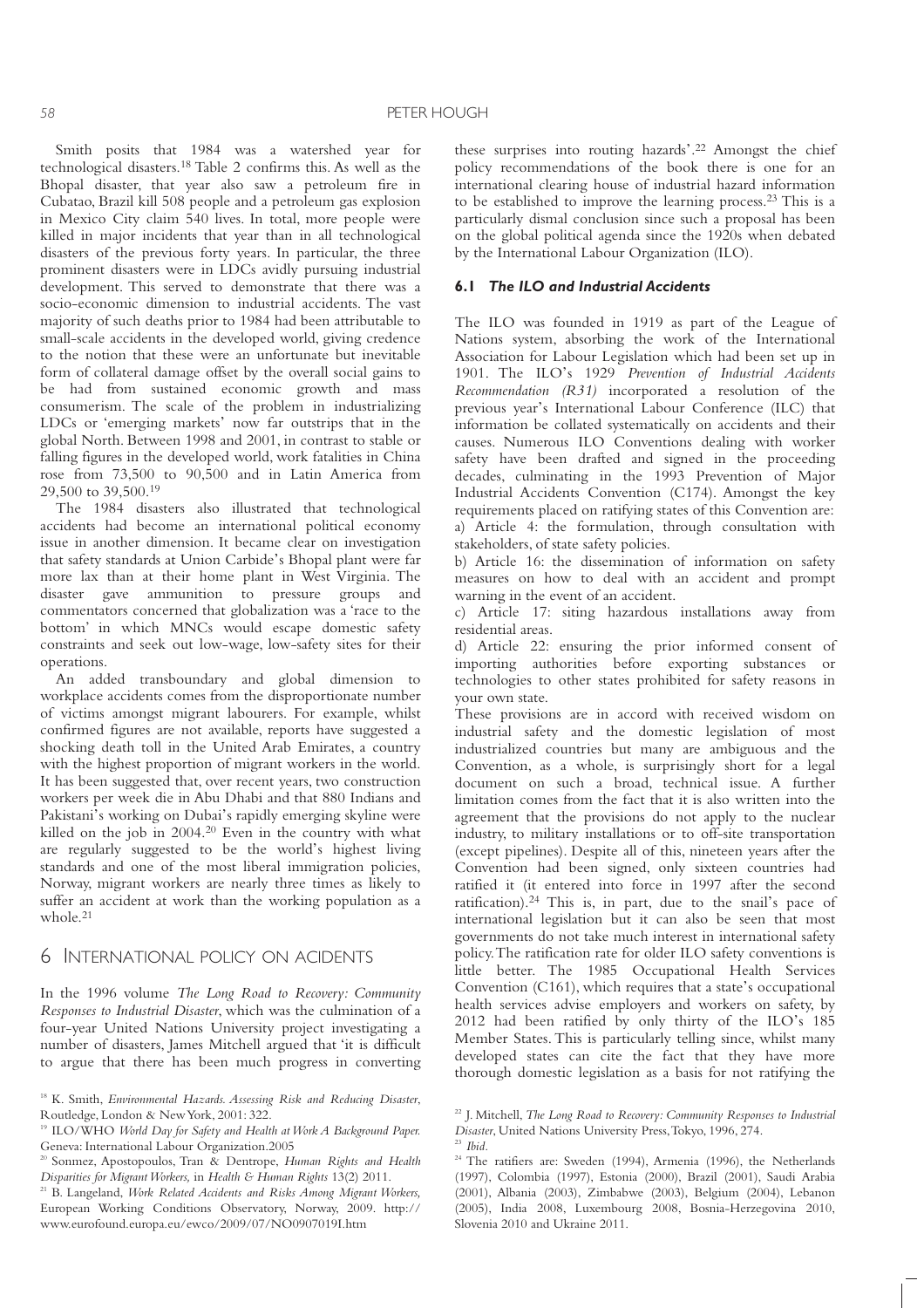Accidents Convention, the ILO consider that few nonratifiers of C161 do have equivalent existing laws.25

In order to improve ratification and increase the general awareness of occupational hazards, the ILO in 1999 launched the 'In Focus Programmes on Safety and Health at Work and the Environment' (known as 'SafeWork'), headed by Takala. SafeWork are unequivocal in their belief that injuries and deaths are not an inevitable side-effect of modern work.'If all ILO member states used the best accident prevention strategies and practices that are already in place and easily available, some 300,000 deaths (out of the total of 360,000) . . . could be prevented.'26

#### **6.2** *Chemical Safety Policy*

The obvious hazard inherent in trading chemicals across borders has prompted the most extensive of all global regimes in the industrial safety sphere.Two similar regimes, developed in the 1980s and implemented in the 1990s around the principle of 'Prior Informed Consent', bear testimony to Beck's assertion in support of his Risk Society thesis that 'In contrast to material poverty . . .. the pauperization of the Third World through hazard is contagious for the wealthy'.27 The 1998 Rotterdam Convention<sup>28</sup> and 1989 Basle Convention initiated effective international regulatory systems compelling the exporters of, respectively, chemicals or hazardous wastes to notify state authorities in the importing country if the material is restricted in the country of origin. These agreements provide some safeguards against the exploitative dumping of dangerous materials in countries poorly equipped to deal with them, but also help wealthy countries feel surer that such dangerous substances will not revisit them in foodstuffs or pollution in the 'circle of poison' effect.

Global regulation with regards to the use and production of, rather than trade in, hazardous chemicals is predictably less rigorous but has developed over time.TheWHO had a role in developing international labelling guidelines for pesticides as far back as 1953.29 A plethora of international standards in this area was brought together in 2002 under the Globally Harmonized System of Classification and Labelling of Chemicals (GHS), co-managed by three IGOs. The Organization for Economic Cooperation and Development (OECD) is responsible for managing the development of health and environmental hazard information for developing a classification scheme. It has set up an expert advisory group towards this end.The United Nations Committee of Experts on the Transportation of Dangerous Goods (UNCEDTDG) has the task of determining criteria for classifying the physical hazards of chemicals (for example their flammability). The ILO has assumed responsibility for the overall coordination of the system, acting as its secretariat, and has also set up a working group containing governmental and worker

representatives charged with the task of producing a means of communicating the classification scheme. As well as labelling standards this will include data sheets for workers involved in chemical transport and guidance information for governments on how to implement the scheme. The system began the process of ratification in 2003 and by 2011 had been implemented by sixty-seven states. It should be noted, though, that harmonized global standards are becoming more popular, not only because they can facilitate trade by levelling the 'playing field' but also because they enhance human security.

The Seveso disaster was the catalyst for a series of EC initiatives on industrial safety culminating in the creation of the EU Major Accident Reporting System (MARS) which was fleshed out in the 'Seveso II' Directive of 1996 (96/82/ EC). MARS is an extensive database of accidents administered by the Major Accidents Hazards Bureau within the European Commission's Joint Research Centre in Ispra, Italy. MARS has proved so effective that it has fostered cooperation well beyond the EU's borders in what could be considered an instance of 'spillover-spillover'. The Organization for Economic Cooperation and Development (OECD) utilizes the system to facilitate information exchanges on chemical spills and the UN's Economic Commission for Europe (UN/ECE) uses it as the centre point of a regime based on its Convention on the Transboundary Effects of Industrial Accidents.The UN/ECE Convention, which came into force in 2000, links the EU states with other European states, including Russia, and features a notification system whereby the parties commit themselves to giving full and prompt information to neighbouring countries in the event of an accident.

#### **6.3** *Nuclear Power Politics*

As has been demonstrated, safety standards for the production of nuclear energy and the transportation of its constituent elements and by-products tend not to be included in general international policy on accident prevention. Instead, the responsibility for this lies with the International Atomic Energy Authority (IAEA), an Intergovernmental Organization set up by the UN in 1957 to coordinate policy on both military and civilian uses of nuclear power.The IAEA has an International Nuclear Safety Advisory Group which has coordinated the establishment of a range of 'Safety Principles' and a 'Code of Practice on the International Transboundary Movement of Radioactive Waste'. Prompted by the Chernobyl disaster and the end of cold war secrecy, the IAEA codified their most extensive legal instrument to date in the 1990s with the Convention on Nuclear Safety, which came into force in 1996. The Convention covers a range of issues including the siting and construction of power plants and emergency-preparation. However, despite the implied strengthening of IAEA standards with the use of the term 'convention' in place of 'principles' and 'code of practice', this is not a robust piece of legislation. In the IAEA's own words; 'The Convention is an incentive instrument. It is not designed to ensure fulfilment of obligations by Parties through control and sanction'.30

<sup>25</sup> J. Takala *Introductory Report of the International Labour Office*, XV World Congress on Occupational Safety and Health, 12-16 April 1999: 4).

<sup>26</sup> J. Takala *Introductory Report: Decent Work. Safe Work*, XVI World Congress on Safety and Health atWork,Vienna, 27 May 2002: 6.

<sup>27</sup> U. Beck *Risk Society. Towards a New Modernity* Sage, London, New Delhi & Thousand Oaks USA,1992, 44.

<sup>28</sup> *The Rotterdam Convention on the Prior Informed Consent Procedure for Certain Hazardous Pesticides and Chemicals in InternationalTrade.*

<sup>29</sup> P. Hough, *The Global Politics of Pesticides*, Earthscan, London 1998, 55- 57.

<sup>30</sup> IAEA, Convention on Nuclear Safety, 2012. http://www-ns.iaea.org/ conventions/nuclear-safety.asp (accessed 13 June 2012).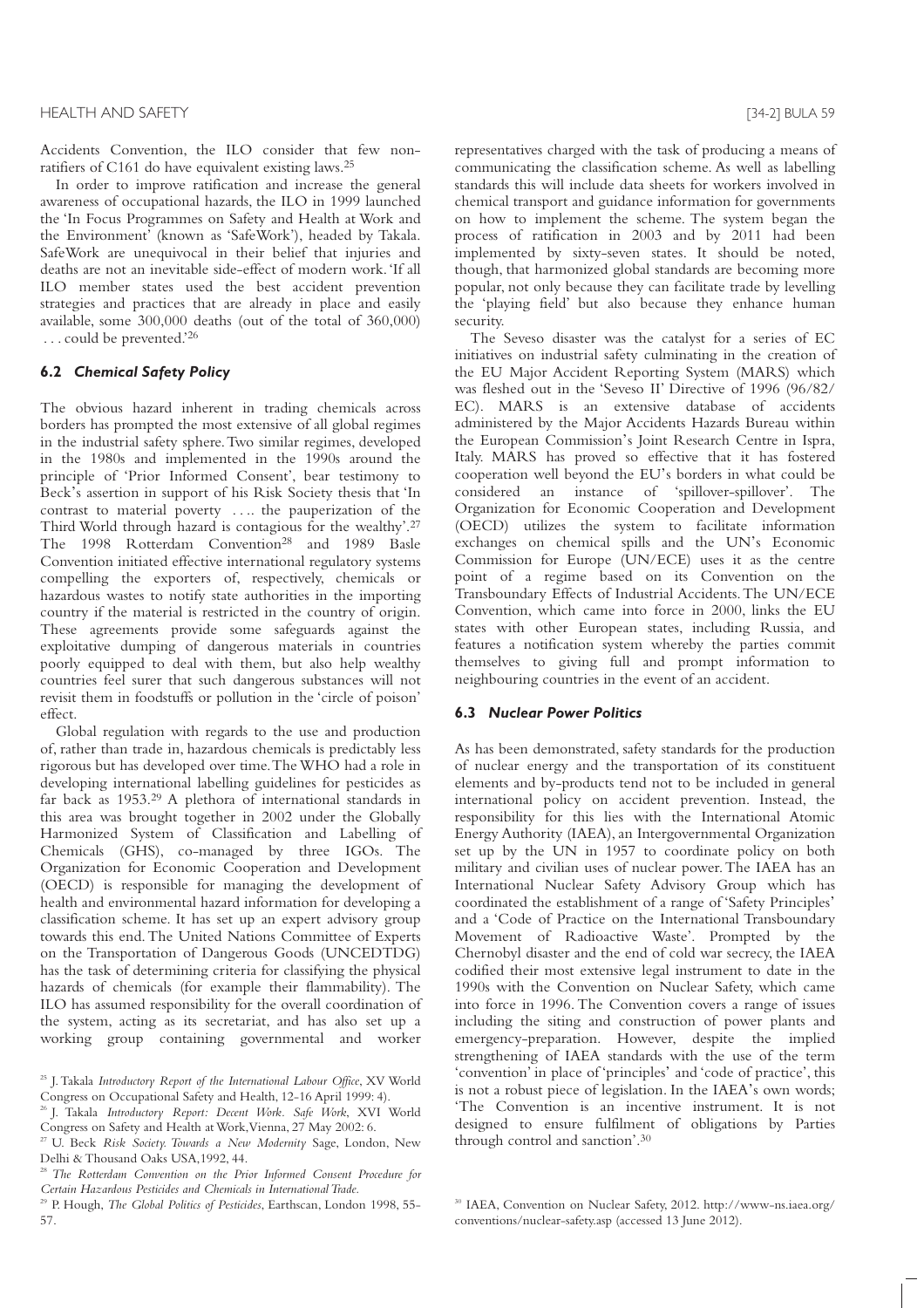The high perception of risk attached to the production of nuclear power has made this a contentious issue of domestic politics in many countries but has also promoted a most literal form of spillover, inducing political cooperation between states. The Chernobyl disaster, more than Soviet-Western rapprochement, was the spur for the EC to launch the TACIS programme (Technical Assistance to the Commonwealth of Independent States) in 1991, which gives grants to the successor states of the Soviet Union and has a strong focus on the modernization of the nuclear industry.

On the other side of the coin, concerns over the potential risk from nuclear accidents in other countries have also served to sour relations between closely integrated countries. Chernobyl was also a key factor in instigating independence movements in the Ukraine, where the plant was based, and in nearby Belarus. In both of these Slavic Soviet Socialist Republics anti-Russian nationalism was less of a spur for secession than the feeling of being treated as the USSR's industrial wasteland. Hence many of the Ukraine's large Russian minority voted for independence and Belarus has sought to maintain as strong as possible links with Russia since gaining independence.

Further west, the desire of former USSR satellite states to integrate themselves into the European Union's integration project has brought nuclear safety questions to the fore. The Austrian Government, backed by public opinion, threatened to veto the Czech Republic's accession to the EU unless it halted the development of its Temelin nuclear power station located near the Austrian border. The EU, satisfied by an International Atomic Energy Agency (IAEA) review in 2001 and a 2000 Austro-Czech bilateral agreement on safety (the Melk Protocol), did not make closing the new plant a condition of membership but the issue remained contentious in Austrian civil society and party politics. The EU collectively, in 2002, called upon Lithuania to close its Soviet built nuclear plant, Ignalina, as a condition of membership, and in doing so agreed to provide substantial aid to assist in the project and compensate for the funding of alternative sources of energy production.

Even within the established ranks the EU government policies on nuclear power differ substantially and cause friction amongst the most integrated states on Earth. The avowedly non-nuclear Republic of Ireland's Government has long complained about the UK's Sellafield nuclear power station, located on the Irish Sea coast and in 2001 attempted to take legal action against the expansion of the plant. The case was dismissed by the International Tribunal for the Law of the Sea but the issue continued to be a source of diplomatic tension between the two states. Similarly, the Finnish Government's declaration of its plans to expand its reliance on nuclear power in 2002 drew criticism from a number of its fellow EU Member States, many of whom had begun to phase out this source of energy production. The 2011 Fukushima leak caused a backlash against nuclear energy just as its stock was rising, due to its relative attractiveness visà-vis fossil fuels in terms of mitigating climate change. Japan and Germany were at the forefront of countries reversing future reliance on nuclear power.

#### 7 CONCLUSIONS

Accidents are the most atypical of global security concerns and yet represent a much larger threat to most people's lives than those most typical of security concerns: war and terrorism. Most of you reading this are hundreds of times more likely to die in an accident than be killed by a soldier or terrorist. Security 'wideners' and even some human security advocates, whilst acknowledging that diseases, crime, environmental change and natural disasters can sometimes be matters of security, are reluctant to grant this status to accidents and man-made disasters. This reluctance seems to boil down to three objections: i) There is no military or power politics dimension; ii) They are not deliberate 'attacks' on countries or people; iii) They are a domestic and not international political concern.

Security wideners ignore accidents because there is no real scope for sending in troops to fight anyone or help clear up in the aftermath. However, such a line of argument makes sense only if you are to assume that security is a synonym for 'involves the military' rather than a description of what you are striving to provide for your people in political life. A further barrier to the 'securitization' of disasters for some is the absence of direct and deliberate human causation. Even MacFarlane and Foong Khong, whilst purporting to advocate human security, opine that disasters and accidents 'fail the "organized harm" test – tsunami waves, traffic accidents, the spread of viruses and crop failure are usually not organized by individuals to do their victims in'.31 For most human security advocates, though, there is a certain fatalism in assuming that only direct and deliberate threats to life can be deemed worthy of security status. Securing people against such accidents is, again, a political task accepted by industrialized governments from as far back as the late nineteenth century when 'social security' policies began to evolve in response to changing economic and social conditions. Accidents, hence, are actually no more unavoidable than other social systemic problems, such as war and crime, and people can be secured against them, at least to some degree. The human agency argument is flawed on two levels. Firstly, there is human agency in most accidents. Human failings, whether at the state, corporate or individual level, account for most accidents and, hence, can be addressed in political actions. Secondly, must we deduce from this line of reasoning that anyone threatened or killed indirectly is not insecure? Are the 'collateral killings' of war or insurgency then not military or terrorist victims? Securing people against accidents has long been recognized as a task of responsible democratic government and, whilst that remains, there is compelling logic that globalization has now shifted some responsibilities to a wider level.

The notion that worker safety is a purely domestic concern is difficult to sustain in the face of globalization on either an ethical or functional argument. If there is a 'responsibility to protect' those imperilled by political violence why should this not be the case for those imperilled by their government's or host government's political negligence? Indeed it could be argued that the international community should feel a greater sense of responsibility when it comes to industrial accidents since they are more functionally connected to these events in enjoying the fruits of this hard labour. The contemporary deaths of Chinese miners or Indian construction workers recruited to build skyscrapers for global finance firms and hotels in the Gulf States should trouble western consumers

<sup>31</sup> N. MacFarlane & Y. Foong Khong, *Human Security and the UN. A Critical History*, Indiana University Press, Bloomington, US, 2006, 275.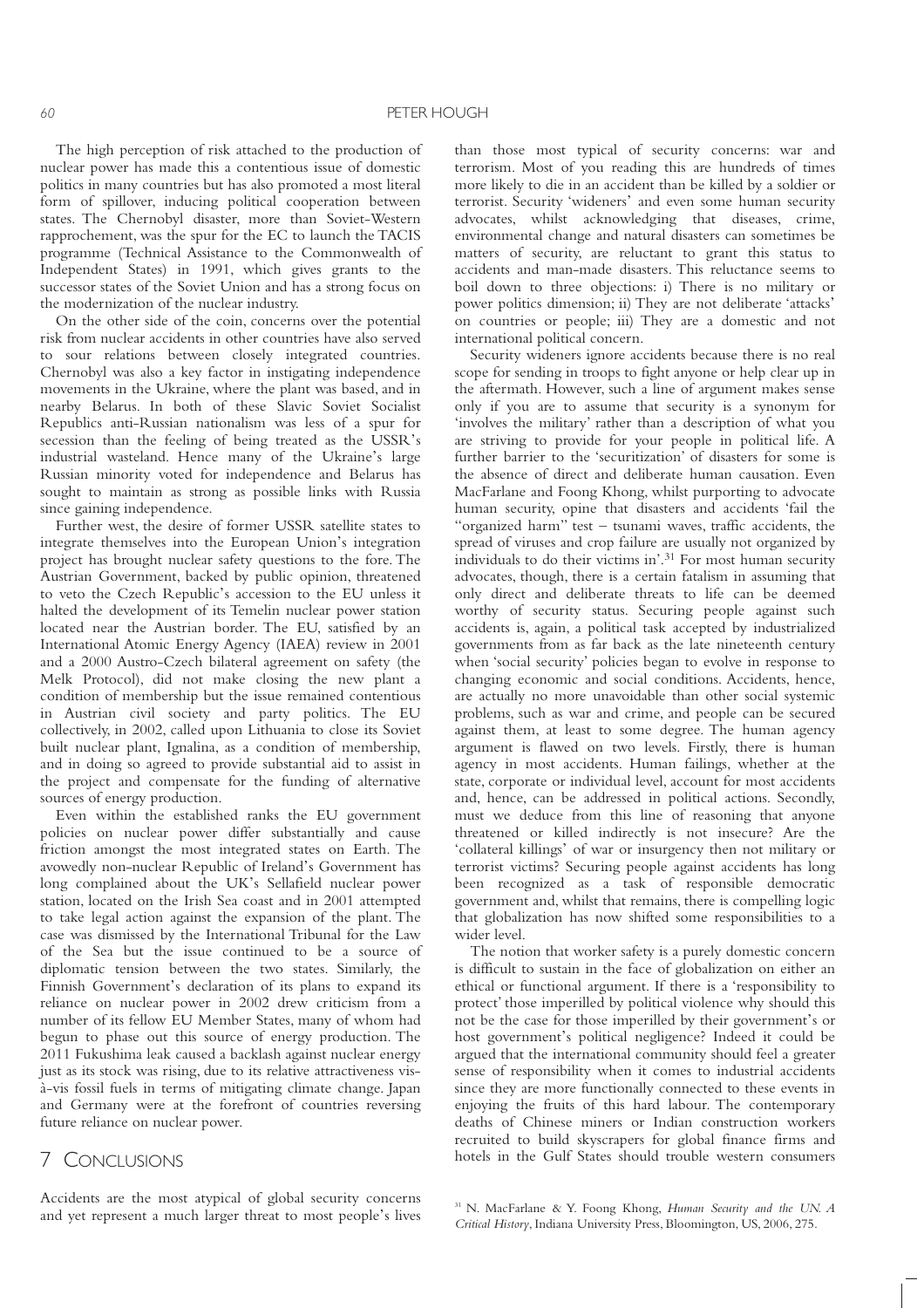and governments as much as notorious domestic disasters did in the nineteenth and twentieth centuries.

Global standards on the safety aspects of business and employment are limp when set against comparable standards for facilitating trade in the produce of this process. The ILO and the IAEA do not have the same sort of authority in compelling states to protect workers and citizens living near areas of industrial production that the World Trade Organization has in compelling them to allow goods into their countries. Hence we see one reason why many political activists have come to view economic globalization as a dangerous exercise in unfettered liberalism, guided only by the profit motives of the global North. It is indeed telling that, whereas the idea of freeing up the movement of products, services and money is well established as a global norm, the notion of free movement of the workers producing such common goods is barely conceivable. As Dauvergne says of accidents, the 'global jury of states is assigning no blame, no ethical responsibility, dismissing these deaths as mere accidents in the quest for global prosperity'.32

However, 'unfettered liberalism' is not the political system which has emerged from the political evolution of states which have industrialized and modernized and there is no reason to believe that it will be for the global polity. The industrialization of Western European and North American states prompted the emergence of policies to protect those put at risk by these social changes, based both on compassion and pragmatism.An ideological consensus emerged in the late nineteenth century in support of the notion of state welfarism.The dangers associated with industrial employment and the economic uncertainties of trade prompted the emergence of interventionist liberalism in place of its previous unfettered free-market version, paternal conservatism and the birth of socialism. The development of welfare systems in Western Europe, and to a lesser extent in the USA, arose from a blend of altruistic human security concerns and internal state security. Germany, under the arch-conservative Bismarck, pioneered the idea of state protection for workers prompted mainly by the pragmatic realism that reform from above was the best means of preventing revolution from below. Bismarck's aim was not so much human security as state security; maintaining the unity of his newly-formed country which was witnessing some of the earliest manifestations of socialist thought.

In addition, there is the business rationale for internationalizing worker safety.The precedent for freeing up trade between countries on a regional scale is that the levelling of an uneven playing field is a necessary precursor to achieving this. The issue may not arise for countries of a similar level of economic development, like the European Free Trade Association (EFTA) or the European Economic Community in its early years but, increasingly, it is recognized as necessary for cross-border market forces to flourish. The logic of spillover later dictated, however, that the EC embrace a social dimension alongside the 'Single Market' when it took on board the relatively poor states of Ireland, Portugal, Spain and Greece. States with poor safety standards are either: a. (from an economic perspective) giving themselves an unfair competitive advantage or b. (from a social perspective) being exploited. Hence even the North American Free Trade Association (NAFTA), set up very much on an economic rationale without the idealism of the European integration project, featured from the start the 'North American Agreement on Labor Cooperation' (NAALC). NAALC, centred on an industrial dispute resolution mechanism incorporating occupational safety, came into force alongside the main NAFTA agreement in 1994 to overcome the problem of Mexico's comparative advantage/disadvantage compared to its wealthier partners to the North.

With the inexorable rise of a coherent global economic system, global society is now, albeit slowly, awakening to the need for worker safety standards for both business and moral reasons. Incidents of workers or residents near industrial plants in LDCs being killed are no longer unfortunate problems unconnected with the relatively safe lives of people in the global North. Developed world consumers are functionally connected to these systemic failures as never before and increasingly aware of this fact. Worker safety on an international scale thus matters both for hard-headed MNCs concerned for their reputation and soft-hearted consumers. The rise in the global North of 'fair trade' products, in which the consumer pays a premium for goods imported from developing countries on the premise that the workers have not been exploited, and the 'anti-globalization' social movement bear testimony to this fact. What is needed, though, is not the abandonment of globalization but a more rounded notion of globalization which balances profits with responsibilities as is broadly the norm in most developed democracies.

Such changes are slowly occurring. As with most of the areas of security, the globalization of democracy and human rights offers hope for improving personal safety from accidents since more and more people are able to demand action from their governments. Studies have shown, for example, that the unionization of work forces increases human security in that some countries, such as China, without independent trade unions, tend to have higher numbers of accidents.33 In addition, recent evidence points towards the development of a 'union effect' on safety at the global level. In 1997, work initiated by the WTO towards establishing ISO (International Organization for Standardization) standards for health and safety management, alongside other 'technical standards' in order to harmonize the global trading environment, was abandoned in the face of intensive global lobbying led by the International Confederation of Free Trade Unions (ICFTU). The ICFTU campaigned, principally over the internet, for global standard setting to be informed more by human safety than by economic rationale and so be coordinated by the ILO with its Union affiliations. Evidence is now beginning to emerge of a globalization of a safety culture. Whilst progress has been limited on the C174 and C161 conventions, ratifications for subsequent ILO conventions on occupational safety and health (OSH) have notably improved since most countries committed themselves to a 'national preventative safety and health culture' and the notion of a 'right to a safe and healthy working environment' at the Seoul Declaration on Safety and

<sup>32</sup> P. Dauvergne, *Dying of Consumption: Accidents or Sacrifices of Global Morality,* in *Global Environmental Politics* 5(3), 35-47, 2005: 44.

<sup>33</sup> A. Abrams 'A Short History of Occupational Health', *Journal of Public Health Policy*, 22(1): 34-80.2001, A. Cheng 'Fatal Accidents Fall Slightly on Roads, at Work', *South China Morning Post*, 17 April http:// www.china-labour.org.hk/iso/article.adp?article\_id=4190&category\_ name=Health%20and%20Safety (accessed 5 June 2003).